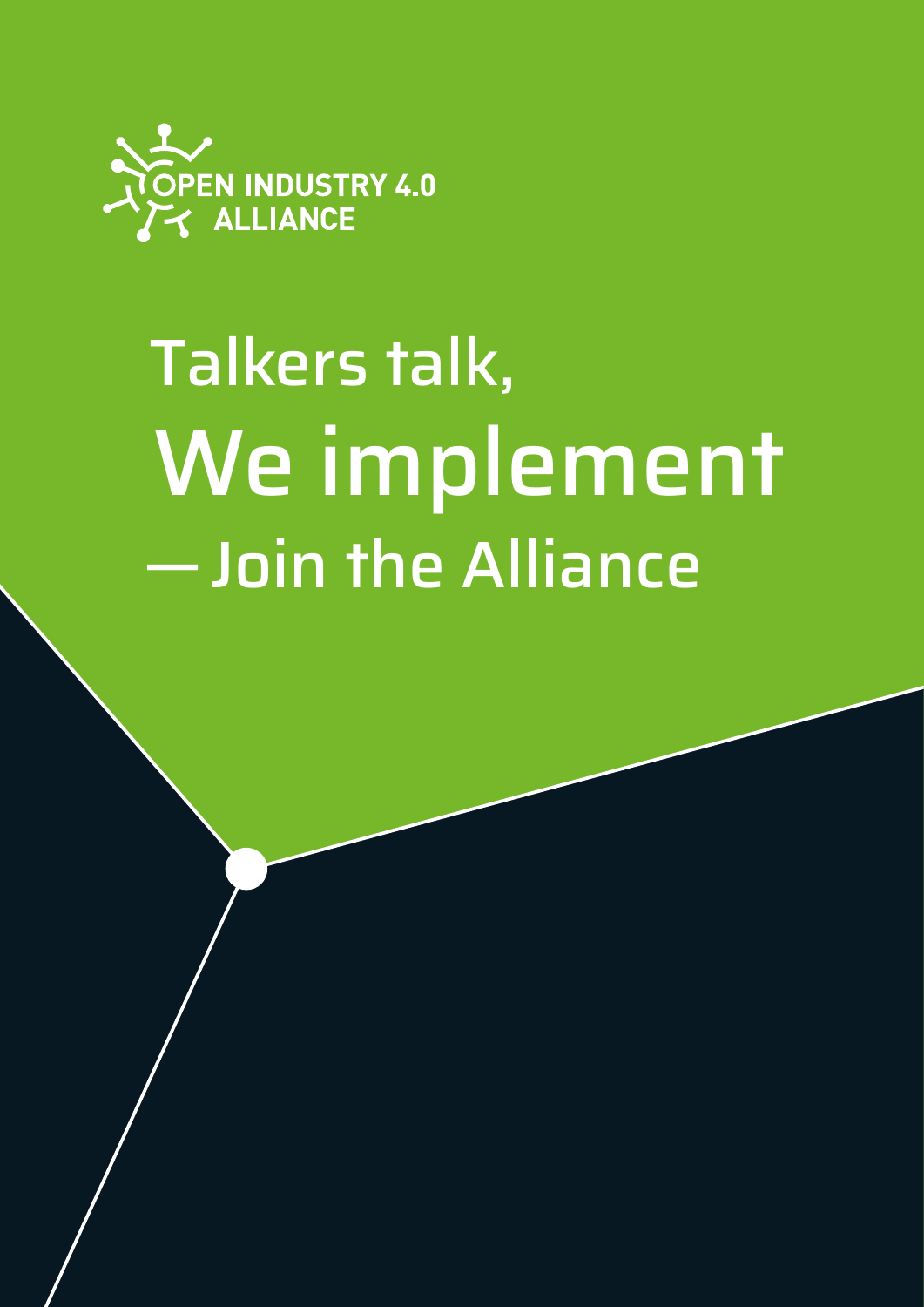## ABOUT US

We are the Open Industry 4.0 Alliance – your gateway to seamless data integration on all levels of industry related processes. Connect your shop floor to the cloud and boost your business directly through our benefits.

#### CONNECT TO **OPPORTUNITIES**

Get in touch with customers and partners based on our open ecosystem and refuse further vendor lock-ins to welcome all business opportunities.

#### CONNECT TO TECHNOLOGY

Let our reference architecture do the heavy-lifting and scale your projects quickly and securely. The Alliance is an acclaimed market challenger – for Industry 4.0 project implementations and with an interoperability-driven mindset.

#### CONNECT TO OPEN(NESS)

Choose to draw unrivaled insights from a multitude of reference cases, easy-touse concepts and lighthouse projects. For you and your customers.

#### CONNECT TO KNOWLEDGE

We have a strong understanding of the specifics of each target industry and create new prospects from synthesis. Industry 4.0 is at our core and we design the implementation around it.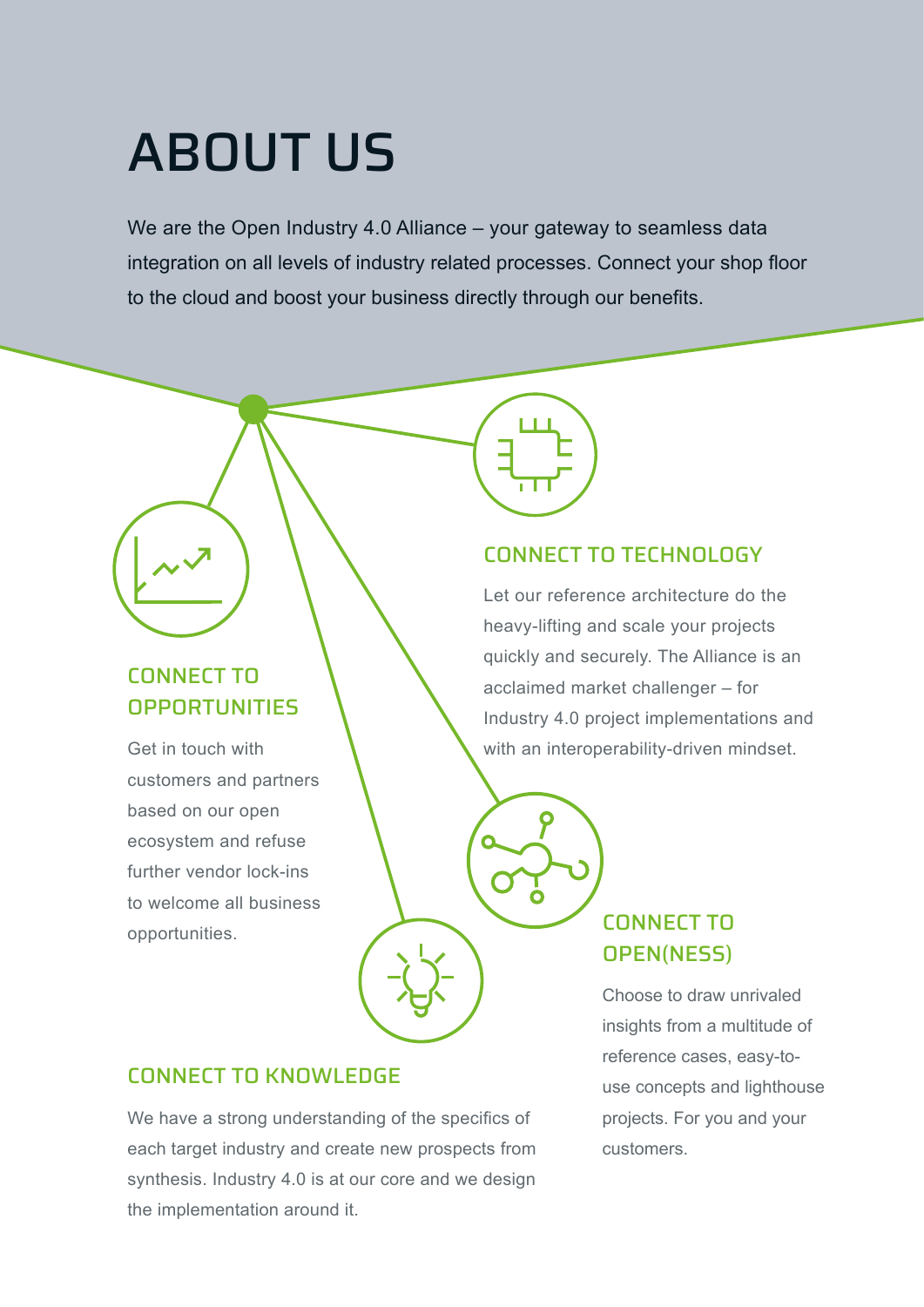#### WANT MORE INSIGHTS?

We got you covered. Join us in our mission of seamless end-to-end integration and explore our benefits today – by scanning the code below.

→ Scan to visit openindustry4.com/Join-us.html



MARKETPLACE We provide every industry with interoperable products and services based on our OI4 Alliance implementation architecture. Check out our Marketplace Directory!

> **→ Scan to visit** openindustry4.com/Marketplace-Directory.html



CASES We don't talk for hours, we set things in motion now. Read all the news about cases, where we reached project goals fast and cost-efficient using our technological approach.

> $\rightarrow$  **Scan to visit** openindustry4.com/News-and-Press.html